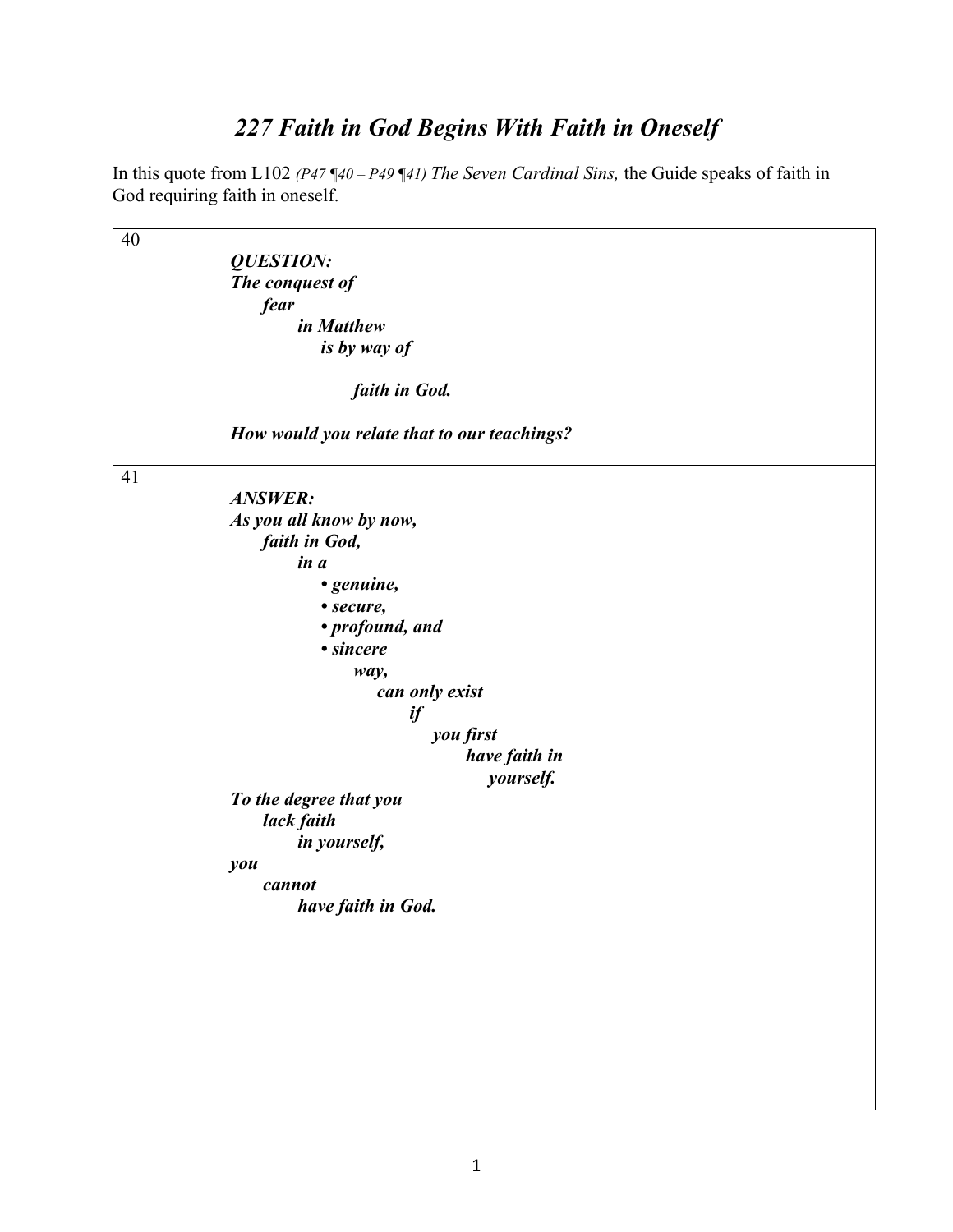| $\cdot$ can                                                                                               |
|-----------------------------------------------------------------------------------------------------------|
| superimpose it $[i.e., superimpose "faith in God"]$<br>and                                                |
| · deceive yourself about it [i.e., deceive yourself about<br>"believing" that you have a "faith in God"], |
| out of a need to                                                                                          |
| cling to a                                                                                                |
| loving authority,                                                                                         |
| but it cannot be                                                                                          |
| true faith                                                                                                |
| unless you have gained the maturity of                                                                    |
| faith in yourself.                                                                                        |
| Now,                                                                                                      |
| how can you have faith in                                                                                 |
| <i>yourself,</i>                                                                                          |
| unless you                                                                                                |
| understand yourself                                                                                       |
| as much as possible?                                                                                      |
| As long as you                                                                                            |
| • are puzzled                                                                                             |
| and                                                                                                       |
| • grope in the dark about                                                                                 |
| what effect                                                                                               |
| you have on others                                                                                        |
| and                                                                                                       |
| the effect                                                                                                |
| $\bullet$ life                                                                                            |
| and                                                                                                       |
| • others                                                                                                  |
| have on you,                                                                                              |
| you ignore                                                                                                |
| some vital information                                                                                    |
| about                                                                                                     |
| your own psychic life.                                                                                    |